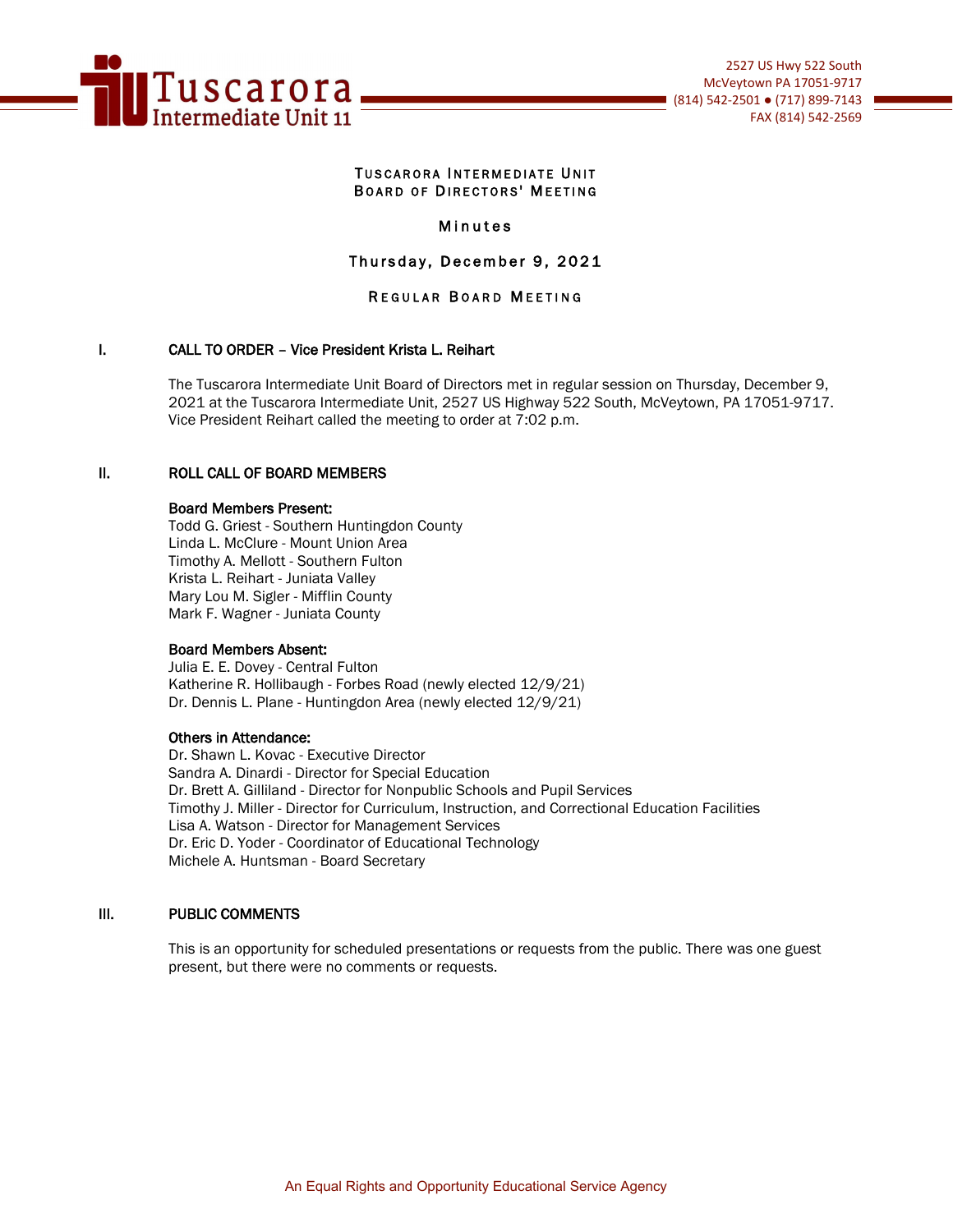On a Sigler/Wagner motion, approval was granted of the following: VIII-A-1-2. Roll call vote - Voting Yes: Ms. Sigler, Mr. Wagner, Mr. Griest, Mrs. McClure, Mr. Mellott, Mrs. Reihart. The motion passed with six yes votes and one board member absent.

Mrs. Hollibaugh and Dr. Plane did not attend the meeting.

#### A. Activities - election of board members, conventions, meetings, etc.

- 1. Approval was granted to elect Katherine R. Hollibaugh 169 Cecil Drive, Fort Littleton, PA 17223 to the Tuscarora Intermediate Unit Board of Directors to fill the unexpired term of Dulce Hall effective December 9, 2021 through June 30, 2024.
- 2. Approval was granted to elect Dr. Dennis L. Plane 1816 Mifflin Street, Huntingdon, PA 16652 to the Tuscarora Intermediate Unit Board of Directors to fill the unexpired term of Janice R. Metzgar effective December 9, 2021 through June 30, 2022.

*Return to the regular Board Agenda sequence.*

## IV. ROLL CALL VOTING

On a McClure/Wagner motion, approval was granted that, as the vice president of the board conducts this meeting, it is not necessary to announce each director's name for each roll call vote. If, however, a director or directors wish to comment or have his/her comment or vote specifically recorded, the director(s) shall have the opportunity to so state.

The chairperson of the meeting, the vice president of the board, should announce before each roll call vote, that if she hears no objections from any member of the board present, the vote will be considered a unanimous roll call vote and so recorded. Roll call vote - Voting Yes: Mrs. McClure, Mr. Wagner, Mr. Griest, Mr. Mellott, Mrs. Reihart, Ms. Sigler. The motion passed with six yes votes and three board members absent.

 On a Wagner/McClure motion, approval was granted of the following: V-VI-A-C. Roll call vote - no objections, unanimous vote.

# V. MINUTES OF PREVIOUS MEETING

Approval was granted of the minutes of the regular meeting of November 11, 2021.

## VI. REPORTS

#### A. Treasurer's Report

Approval was granted of the Treasurer's Report for November 2021 (See Attachment #1.)

## B. Budget Transfers (none)

#### C. Payment of Bills

Approval was granted of the payment of bills for November 2021.

# VII. STAFF PRESENTATION (none)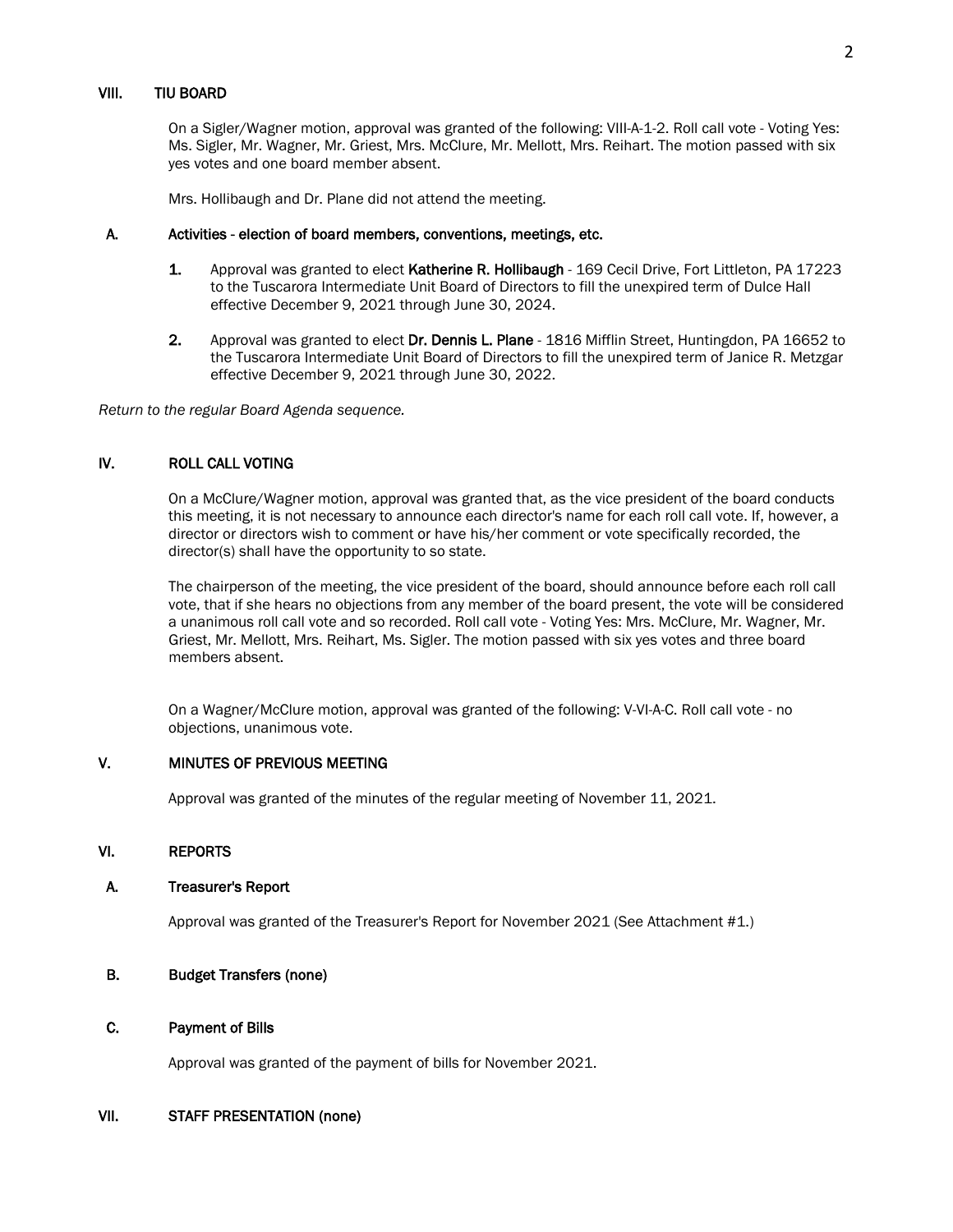#### A. Activities - election of board members, conventions, meetings, etc. (continued)

3. Election of President of the TIU Board of Directors to fill the unexpired term of Janice R. Metzgar effective December 9, 2021 to June 30, 2022.

On a McClure/Wagner motion, Krista L. Reihart was nominated for President of the TIU Board of Directors. There were no other nominations for the office of President.

On a Mellott/Sigler motion, nominations were closed.

Krista L. Reihart was elected President of the Tuscarora Intermediate Unit 11 Board of Directors effective December 9, 2021 through June 30, 2022. Roll call vote - Voting Yes: Mrs. McClure, Mr. Wagner, Mr. Griest, Mr. Mellott, Mrs. Reihart, Ms. Sigler. The motion passed with six yes votes and three board members absent.

Election of Vice President of the TIU Board of Directors to fill the unexpired term of Krista L. Reihart effective December 9, 2021 to June 30, 2022.

Mary Lou M. Sigler was nominated for Vice President of the TIU Board of Directors by Mr. Mellott. Ms. Sigler respectfully declined the nomination.

On a McClure/Sigler motion, Mark F. Wagner was nominated for Vice President of the TIU Board of Directors. There were no other nominations for the office of Vice President.

On a Mellott/Griest motion, nominations were closed.

Mark F. Wagner was elected Vice President of the Tuscarora Intermediate Unit 11 Board of Directors effective December 9, 2021 through June 30, 2022. Roll call vote - Voting Yes: Mrs. McClure, Ms. Sigler, Mr. Wagner, Mr. Griest, Mr. Mellott, Mrs. Reihart. The motion passed with six yes votes and three board members absent.

 On a McClure/Wagner motion, approval was granted of the following: VIII-B-1-2-C-1-2-3-4-D-1-2-3-X-B-1- 2-3-4-5-D-1-2-3. Roll call vote - no objections, unanimous vote.

## B. Policy/School Calendars

- 1. Approval was granted of the Tuscarora Intermediate Unit 11 Health and Safety Plan effective December 9, 2021. (See Attachment #2.)
- 2. Approval was granted of the Tuscarora Intermediate Unit 11 Emergency Operations Plan and Functional Annexes. (See Attachment #3.)

#### C. Contracts/Leases

1. Approval was granted for the Tuscarora Intermediate Unit to issue contracts as needed between the December 2021 and February 2022 Board Meetings. The issued contracts will be listed on the February agenda.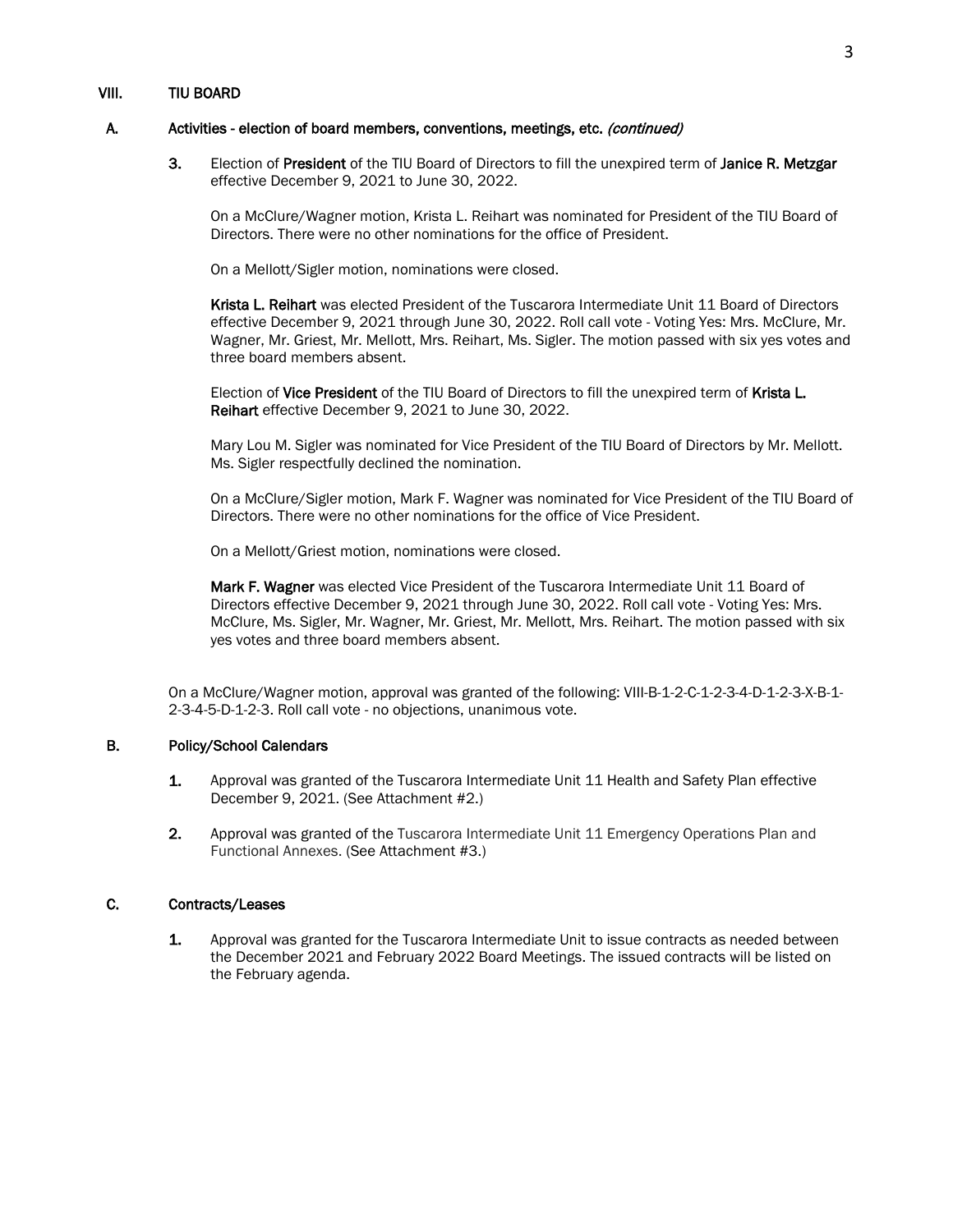## C. Contracts/Leases

- 2. Approval was granted of Agreements between Tuscarora Intermediate Unit and the listed agencies. Early Intervention Technical Assistance (EITA), on behalf of the Bureau of Early Intervention Services and Family Supports, provides the agreements to selected programs. The agreements are part of the EITA and Bureau's priority to increase coaching as the service delivery model provided by early intervention staff to community child care. Effective date is October 1, 2021 through June 30, 2022 at the amount of \$15,000/agency. Funding source: Early Intervention Technical Assistance.
	- a. Riverview Intermediate Unit 6
	- b. Westmoreland Intermediate Unit 7
	- c. Seneca Highlands Intermediate Unit 9
	- d. Lincoln Intermediate Unit 12
	- e. Berks County Intermediate Unit 14
	- f. Colonial Intermediate Unit 20
	- g. Carbon Lehigh Intermediate Unit 21
	- h. Montgomery County Intermediate Unit 23
- 3. Approval was granted of a Contract between Tuscarora Intermediate Unit and Barbara Weber 151 Hawthorne Drive, Hershey, PA 17033 to provide services as a content expert for Coaching Professional Learning Communities and coding of video submissions. Effective date is November 1, 2021 through June 30, 2022 to be paid at the rate of \$60/hour not to exceed 15 hours/month. Funding source: Early Intervention Technical Assistance.
- 4. Approval was granted of an increase in the lease amount effective January 1, 2022 through December 31, 2022 for the lease agreement with Mifflin County Industrial Development Corporation - Building 60, 6395 SR 103N, Lewistown, PA 17044 for the lease of building property located at Building 58, 6395 SR 103N, Lewistown, PA 17044, the Community Education and Workforce Services location. Current lease payment is \$7,909/month or \$94,908 annually. A three percent increase based on the Consumer Price Index in Section 3.01 Base Rent section of the original lease agreement is required. Effective date is January 1, 2022. The lease payment will be \$8,146/month or \$97,752 annually. Funding source: Various CEWS Programs.

# D. Vendor Contracts

1. Approval was granted of a Memorandum of Understanding (MOU) for the Tuscarora Intermediate Unit Adolescent Partial Hospitalization Program (TIU11 PHP). The TIU11 PHP, a mental health treatment program/placement, will operate five days/week at the Huntingdon Area Middle School. The MOUs will be between the TIU11 PHP and school districts outside of the TIU area that make referrals to the program. (See Attachment #4.) Refer to Minutes of 10/14/2021 Board meeting, Item VIII-D-1.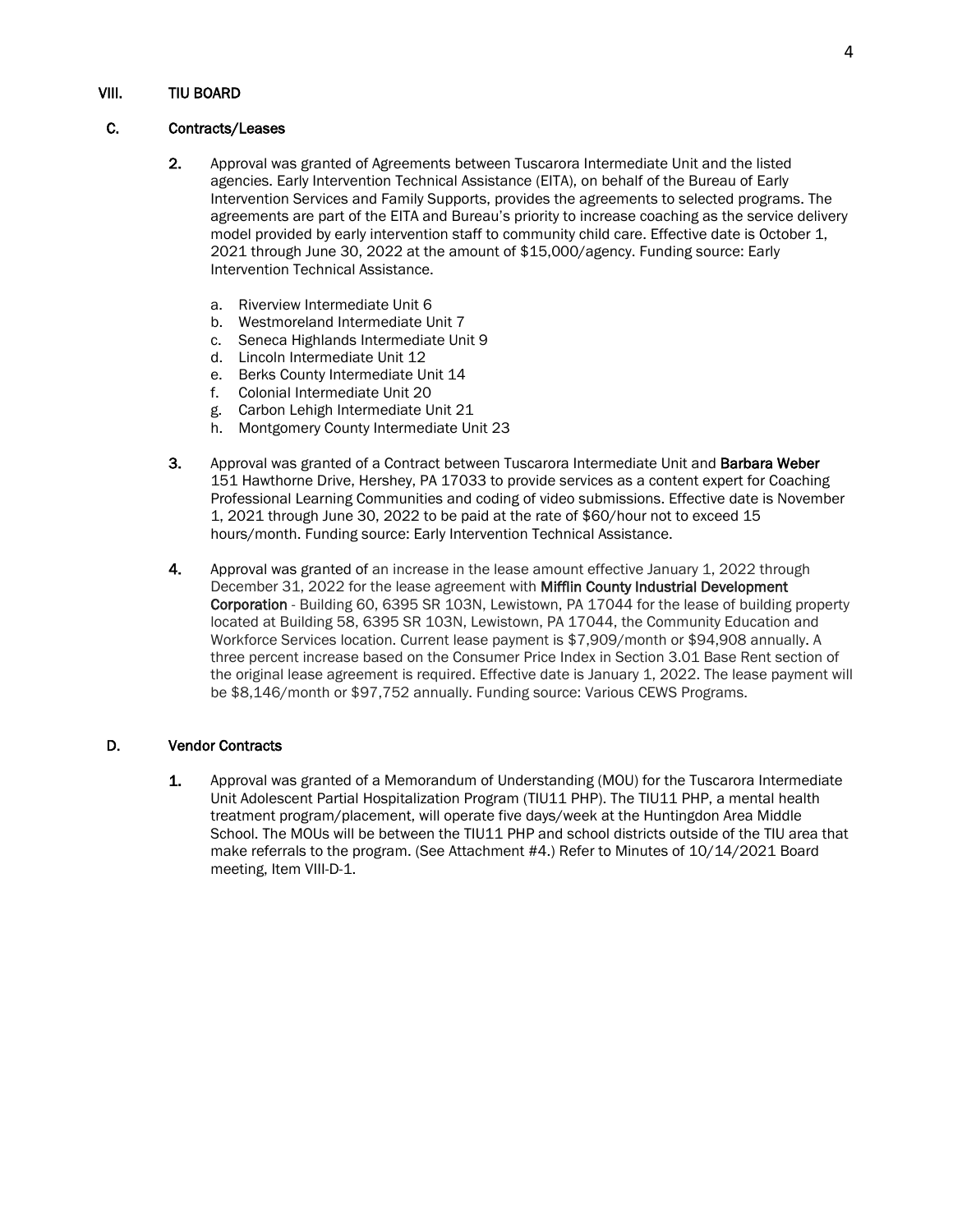#### D. Vendor Contracts

2. Approval was granted of Contracts between Tuscarora Intermediate Unit and the school districts listed below for School-Age Special Education Services to include instruction in the form of faceto-face, consultation, and resources provided remotely. Virtual instruction to include individual, group, and collaboration with district regular and special education teachers. Effective date is July 1, 2021 through June 30, 2022 at the estimated amounts listed.

| a. | <b>Central Fulton SD</b>   | \$  | 83.371    |
|----|----------------------------|-----|-----------|
| b. | Forbes Road SD             | \$  | 62,759    |
| c. | Huntingdon Area SD         | \$  | 41,116    |
| d. | Juniata County SD          |     | \$191,834 |
| е. | Juniata Valley SD          |     | \$35,084  |
| f. | Mount Union Area SD        |     | \$128,314 |
| g. | Southern Fulton SD         |     | \$24,783  |
| h. | Southern Huntingdon Co. SD | \$. | 49,866    |
| i. | New Day Charter School     | \$  | 9,249     |
| j. | Stone Valley Community CS  | \$. | 28,990    |

- 3. Approval was granted of Contracts between Tuscarora Intermediate Unit and the school districts listed below for Act 30 Status Students to include instruction in the form of face-to-face, consultation, and resources provided remotely. Virtual instruction to include individual, group, and collaboration with district regular and special education teachers. Effective date is July 1, 2021 through June 30, 2022 at the estimated amounts listed.
	- a. Central Fulton SD  $$ 2,294$ b. Huntingdon Area SD  $$3,600$ c. Juniata County SD  $$ 48.252$
	- d. Juniata Valley SD \$ 14,886
	- e. Mifflin County SD \$107,386<br>f. Southern Huntingdon Co. SD \$ 2,993 f. Southern Huntingdon Co. SD \$

## IX. PROGRAMS

## A. New Programs/Changes

- 1. The Tuscarora Intermediate Unit 11 was notified by Benjamin Deem, Contract Specialist III and Dr. Geoffrey Neimark, Chief Medical Officer, Community Care Behavioral Health Organization, that TIU 11 has been approved as a Community Care Behavioral Health Provider effective November 19, 2021. Community Care approved network participation as listed on the attached agreement. The TIU Partial Hospitalization Program is located within the Huntingdon Area School District at 2500 Cassady Avenue, Huntingdon, PA 16652. Refer to Minutes of 11/12/2020 Board meeting, Item IX-A-1. Information item, no action required. (See Attachment #5.)
- B. Job Descriptions (none)
- X. FISCAL
- A. Budgets new, revised (none)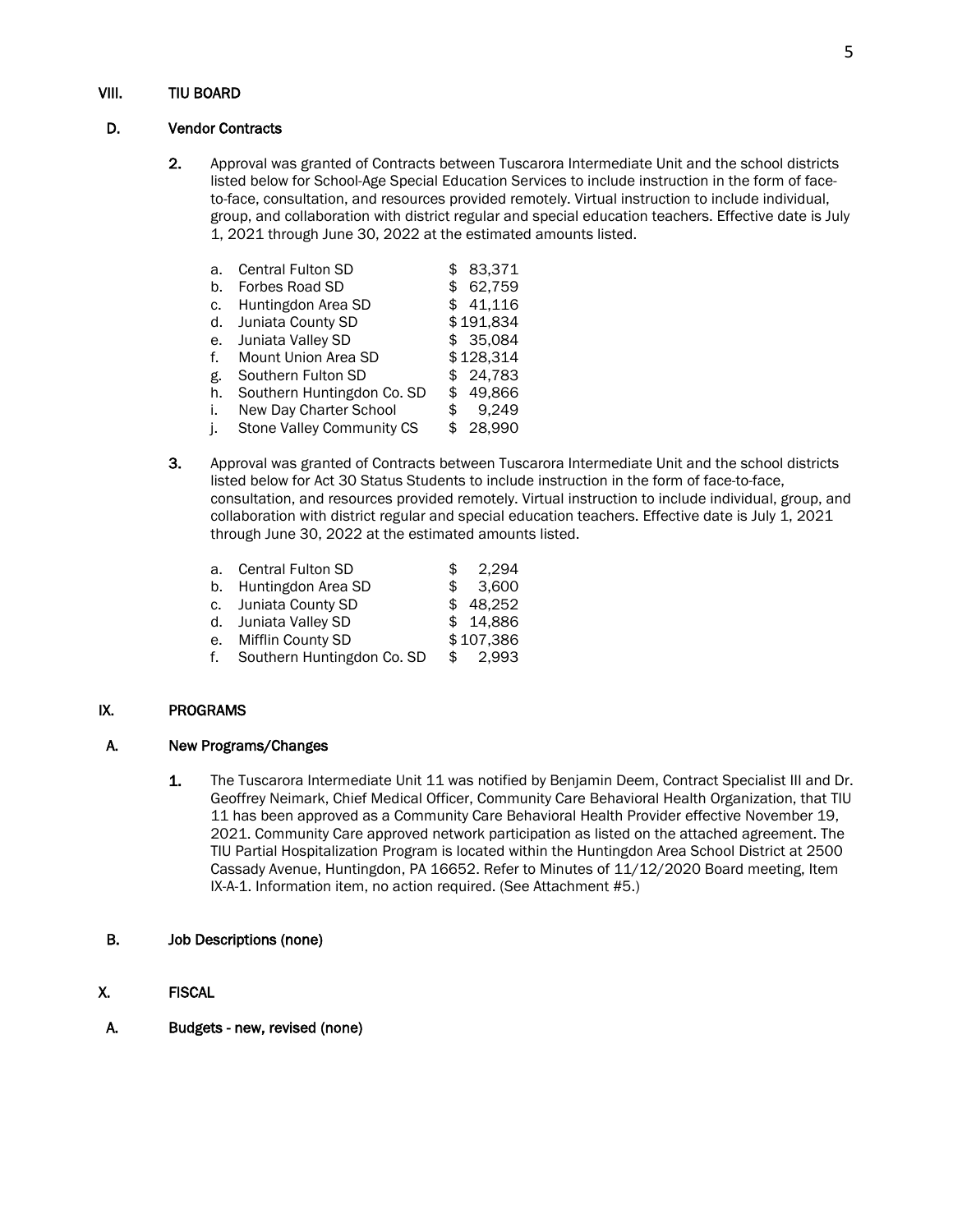# X. FISCAL

#### B. Purchases/Bids

- 1. Approval was granted to dispose of technology equipment that is obsolete and/or no longer works. (See Attachment #6.)
- 2. Approval was granted to transfer technology equipment to school districts as listed on the attachment. (See Attachment #7.)
- 3. Approval was granted to transfer technology equipment to Mifflin County Christian School (See Attachment #8.)
- 4. Approval was granted to transfer technology equipment to Doceo per the Copier Lease Agreement. (See Attachment #9.)
- 5. Approval was granted to award the bid for a 2022 Ford Escape S All Wheel Drive vehicle at an amount of \$22,741 from Lake Ford Lincoln, Inc. - 429 South Main Street, Lewistown, PA 17044. Delivery of the vehicle is approximately April 2022. Revised vehicle delivery date is acceptable with the Federal Head Start office. Four bid packets were requested, and one bid received. Funding source: Federal Head Start.

## C. Special Education Transportation (none)

#### D. Juniata County Early Childhood Services

- 1. Approval was granted of the Juniata County Early Childhood Services Actual Expenditure Reports (Federal) for November 2021. (See Attachment #10.)
- 2. Approval was granted of the Juniata County Early Childhood Services submission to request a waiver in meeting the Non-Federal Share Match for the Head Start/Early Head Start grants for the 2021 fiscal year. The program has been greatly impacted in being able to obtain the expected non-federal share match due to the negative impact of COVID-19.
- 3. Approval was granted of the Juniata County Early Childhood Services 2020-2021 Program Information Reports. (See Attachment #11.)
- 4. The Juniata County Early Childhood Services Monthly Report for November 2021 is attached for your information. Information item, no action required. (See Attachment #12.)
- 5. Sandra A. Dinardi presented information related to Juniata County Early Childhood Services.

Mrs. Dinardi provided an overview of the Juniata County Early Childhood Services Program Information Reports. The reports typically look at two consecutive years. Due to COVID closures, the reports provided information for years 2019 and 2021. The reports show that the Head Start and Early Head Start are serving a high percentage of homeless children and families, with the percentages being well above the state average. The programs are also serving a high percentage of children with IEPs, with those percentages also well above the state average.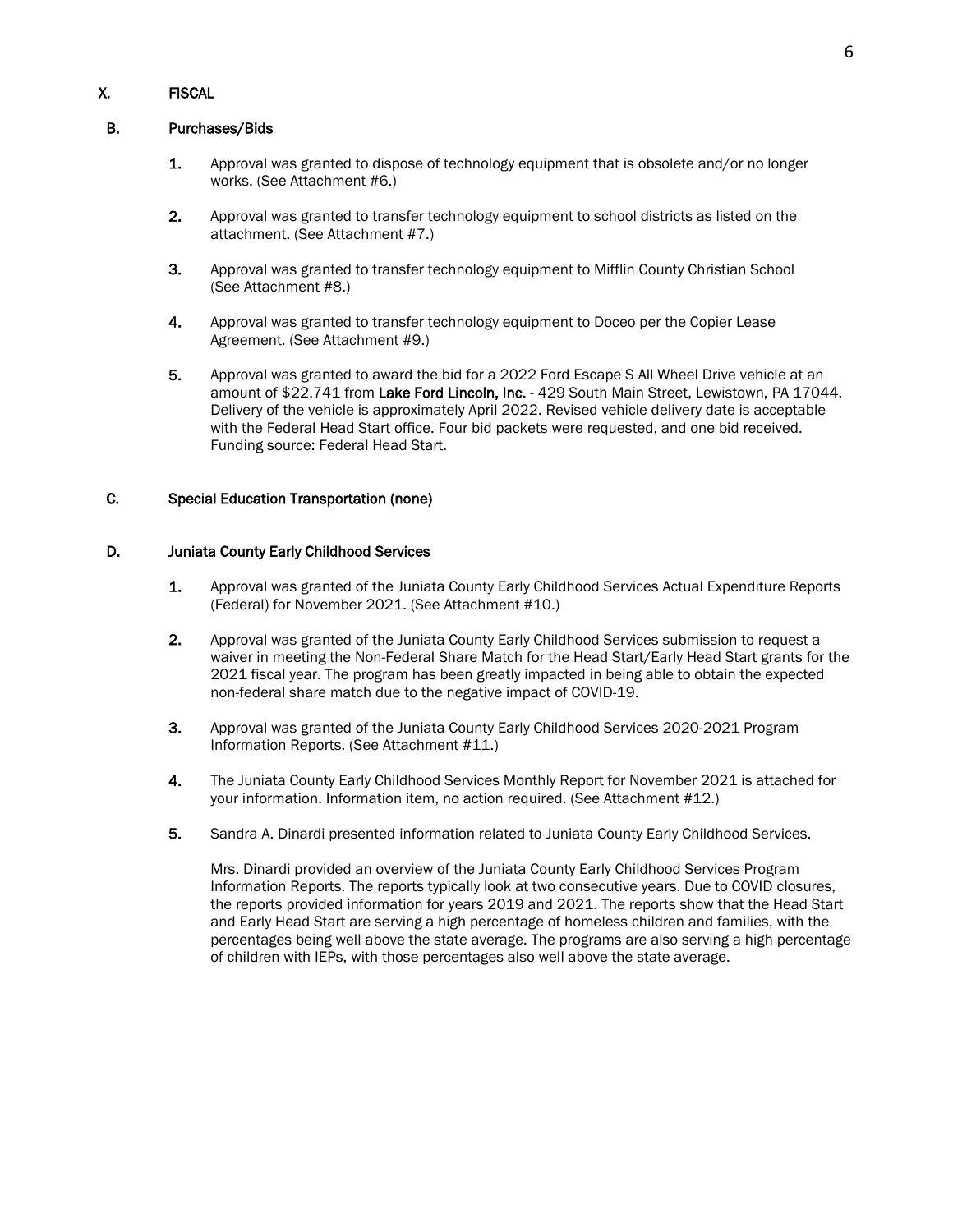On a Wagner/Griest motion, approval was granted of the following: XI-A-1-2-3-4-5-6-B-2-C-1-D-1-2-3-4-5- 6-7-8-9-E-1-XII-1-2. Roll call vote - no objections, unanimous vote.

## XI. PERSONNEL

#### A. Resignations/Retirements

- 1. Approval was granted to revise the date of retirement resignation for **Sandra A. Dinardi** Huntingdon, PA 16652 as a Full-time Director for Special Education, effective at the end of the day on July 25, 2022. Ms. Dinardi has been employed by TIU since August 25, 1987. Refer to Minutes of 10/14/2021 Board meeting, Item XI-A-2.
- 2. Approval was granted to accept, with regret, the resignation of Jody A. Jolin Jersey Shore, PA 17740 as a Full-time Business Services Representative for the TIU Community Education & Workforce Services, effective at the end of the day on November 15, 2021. Ms. Jolin has been employed by TIU since October 4, 2021.
- 3. Approval was granted to accept, with regret, the resignation for retirement purposes, of Judith L. Campbell - New Castle, PA 16101 as a Part-time Regional Coordinator of Parent to Parent of Pennsylvania, effective at the end of the day on December 3, 2021. Ms. Campbell was employed by TIU since November 28, 2011.
- 4. Approval was granted to accept, with regret, the resignation of Heidi J. Baschnagel Lewistown, PA 17044 as a Full-time Speech Therapist, effective at the end of the day on December 21, 2021. Ms. Baschnagel has been employed by TIU since January 5, 2021.
- 5. Approval was granted to accept, with regret, the resignation of Lynn A. Trowbridge Huntingdon, PA 16652 as a Full-time Social Worker, effective at the end of the day on December 21, 2021. Ms. Trowbridge has been employed by TIU since October 15, 2020.
- 6. Approval was granted to accept, with regret, the resignation of Deborah A. Yocum Alexandria, PA 16611 as a Part-time Instructor of Transition Classroom, effective at the end of the day on December 1, 2021. Ms. Yocum was employed by TIU since February 4, 2019.

#### B. Leaves of Absence

- 1. A Leave of Absence under the Family & Medical Leave Act of 1993 was approved for a full-time employee (FML2021-12-01) using paid leave time, effective on/about December 6, 2021 through on/about December 17, 2021. Information item, no action required.
- 2. Approval was granted of a Leave of Absence request for **Patricia J. Minium** Mifflintown, PA 17059 in her position of Full-time Administrative Assistant-Fiscal Specialist/MIS for Juniata County Early Childhood Services using paid and/or unpaid leave time effective on/about December 8, 2021 through on/about December 22, 2021. Ms. Minium has been employed by TIU since September 20, 2021.

#### C. Transfers/Reassignments/Change in Employment Status, Termination of Employees

1. Approval was granted of an additional assignment for Kristin M. Buonaccorsi - Huntingdon, PA 16652. In addition to her current assignment of Part-time Early Intervention Paraprofessional/Personal Care Aide, Ms. Buonaccorsi will work as a Substitute Early Intervention Classroom Teacher. Ms. Buonaccorsi has been employed by TIU since November 1, 2021. Terms of Employment: Additional Assignment: Substitute Early Intervention Classroom Teacher Certificated (professional) Employee Level I Effective Date: December 13, 2021 Salary: \$100/day Days in Work Year: Substitute (as needed) Benefits: None unless required by state/federal mandates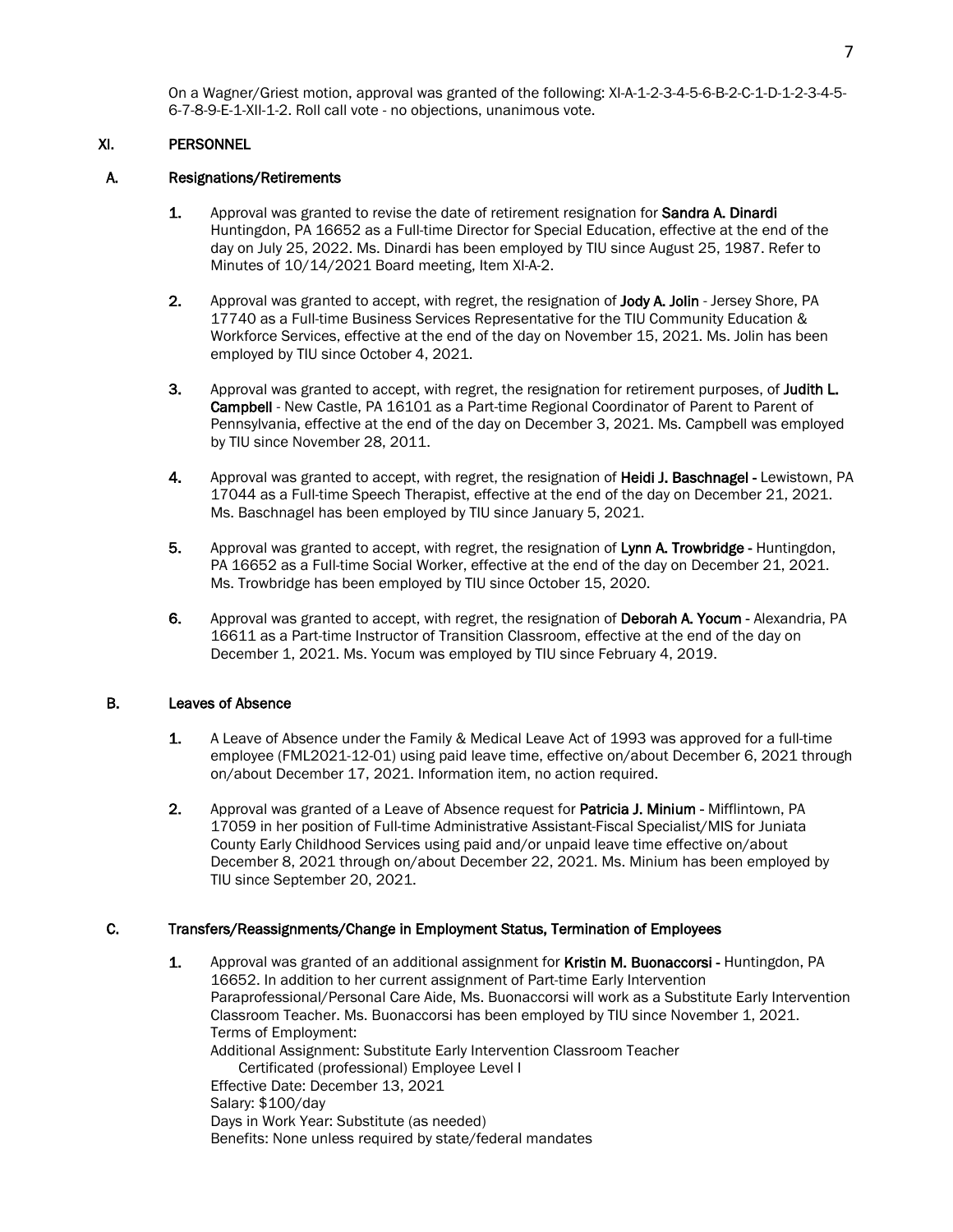## XI. PERSONNEL

## D. New Employees

- 1. Approval was granted for the Tuscarora Intermediate Unit to fill positions and hire employees as needed between the December 2021 and February 2022 Board Meetings. The new employee information will be listed on the February agenda.
- 2. Approval was granted of an unpaid internship within the TIU Special Education Department for Abigael L. Knepp, a Speech-Language Pathology student at Indiana University of Pennsylvania, effective on/about January 18, 2022 through on/about April 29, 2022.
- 3. Approval was granted to employ a Full-time PAT Parent Educator (Special Project/ Juniata County Early Childhood Services). Effective on/about December 13, 2021. The starting salary will be commensurate with experience and to scale with benefits as required by state/federal mandates.
- 4. Approval was granted to employ a Full-time and a Part-time Social Worker (Special Project/nonprofessional employee). Effective date is on/about December 13, 2021. The starting salary will be commensurate with experience and to scale with benefits as required by state/ federal mandates.
- 5. Approval was granted to employ a Certified Occupational Therapy Assistant (Non-certificated/nonprofessional employee). Effective date is on/about December 13, 2021. The starting salary will be commensurate with experience and to scale with benefits as required by state/federal mandates.
- 6. Approval was granted to employ Amanda L. Morningstar Huntingdon, PA 16652 on a provisional basis as a Substitute Outpatient Therapist - Child/Adolescent Partial Hospitalization Program, pending receipt of required clearances and employment paperwork. Terms of Employment: Assignment: Substitute Outpatient Therapist - Child/Adolescent Partial Hospitalization Program Special Project Child/Adolescent PHP (exempt) Employee Effective Date: December 13, 2021 Salary: \$205/day Days in Work Year: Not to exceed 3 days/week Benefits: None unless required by state/federal mandates
- 7. Approval was granted to employ Kendra D. Martin Allensville, PA 17002 on a provisional basis as a Full-time State & Federal Programs Fiscal Analyst, pending receipt of required clearances and employment paperwork. This is a vacant position. Terms of Employment: Assignment: Full-time State & Federal Programs Fiscal Analyst Non-certificated (non-professional) Employee Level 4 Effective Date: December 17, 2021 Salary: \$41,931/year - prorated Days in Work Year: 12 months/year (8 hours/day) - prorated Benefits: Usual benefits granted to non-certificated employees
- 8. Approval was granted to employ Thomas R. Miller Glenshaw, PA 15116 on a provisional basis as a Full-time Analyst Consultant for the Pattan Autism Initiative, pending receipt of required clearances and employment paperwork. Mr. Miller was previously employed by TIU from July 1, 2014 through August 31, 2021. This is a vacant position. Terms of Employment: Assignment: Full-time Analyst Consultant for the Pattan Autism Initiative Special Project (non-professional) Employee Effective Date: December 6, 2021 Salary: \$77,691/year - prorated Days in Work Year: 12 months/year (8 hours/day) - prorated Benefits: Usual benefits granted to special project employees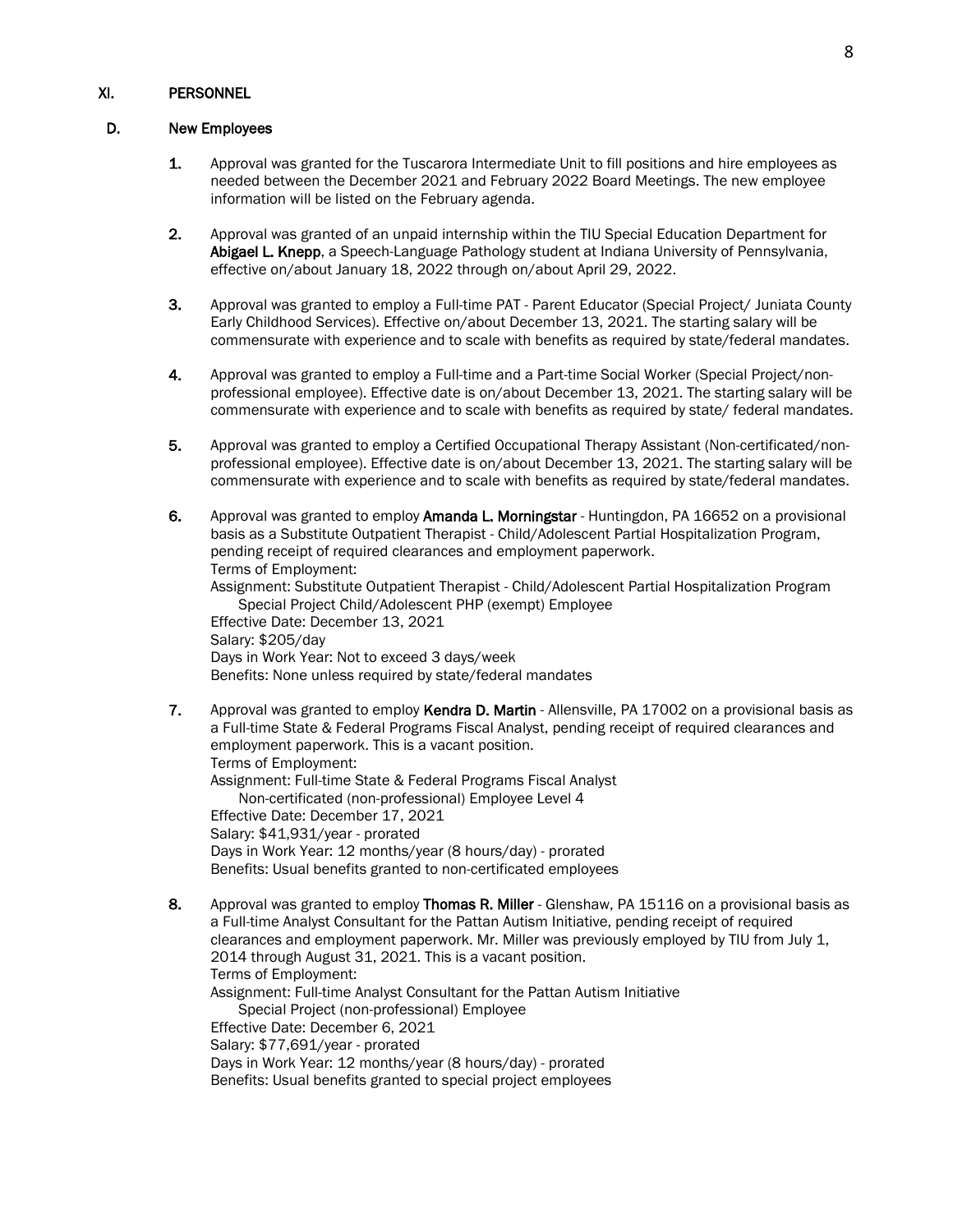#### XI. PERSONNEL

#### D. New Employees

9. Approval was granted to employ Rylie S. Hanson - Lewistown, PA 17044 on a provisional basis as a Full-time Case Manager Youth Projects for the TIU Community Education & Workforce Services, pending receipt of required clearances and employment paperwork. Terms of Employment: Assignment: Full-time Case Manager Youth Projects Community Education & Workforce Services (non-certificated) Employee Level 5 Effective Date: December 13, 2021 Salary: \$34,874/year - prorated Days in Work Year: 12 months/year (7.5 hours/day) - prorated Benefits: Usual benefits granted to CEWS employees

#### E. Supplemental Contracts/Employment, Change in Pay

1. Approval was granted of Supplemental Hourly Employment for Brooke A. Drake - Lewistown, PA 17044 to train the new State & Federal Programs Fiscal Analyst, and assist with invoicing and fiscal support during the transition. Effective date is on/about November 27, 2021 through February 7, 2022 to be paid at the rate of \$19.27/hour not to exceed a total of 120 hours. Funding source: General Operating Budget. Ms. Drake has been employed by TIU since May 4, 2020.

#### XII. CONFERENCE REQUESTS

- 1. Approval was granted for Lisa M. Gragg, Early Intervention Technical Assistance Consultant for Early Intervention, to attend the National Training Institute on Effective Practices from April 19-22, 2022 in Tampa, FL at an approximate cost of \$1,674. Ms. Gragg will present at the conference. Funding source: Early Intervention Technical Assistance.
- 2. Approval was granted for Jigar J. Patel, Innovation Strategist and Special Projects Coordinator, to attend the South by Southwest Edu (SXSWEdu) from March 7-10, 2022 in Austin, Texas at an approximate cost of \$2,418. Mr. Patel will attend the conference to gather new ideas that he can implement within the TIU programs. Funding source: Educational Technology.

#### XIII. MISCELLANEOUS INFORMATION (information, no action required)

#### A. Student of the Month

The student of the month for December 2021 is Briella Varner, a student enrolled in the Fulton County early intervention classroom. (See Attachment #13.)

The student of the month for January 2022 is Nakoa Martin, a student enrolled in the Juniata County early intervention classroom. (See Attachment #14.)

Congratulations are extended to Briella Varner and Nakoa Martin for being named student of the month.

#### B. Employee Data

313 Full-time 49 Part-time 46 Part-time 6 Substitutes (Head Start) 7 Substitutes (Head Start) 1 Temporary 2 Temporary

**October 14, 2021 November 11, 2021**<br>313 Full-time 314 Full-time